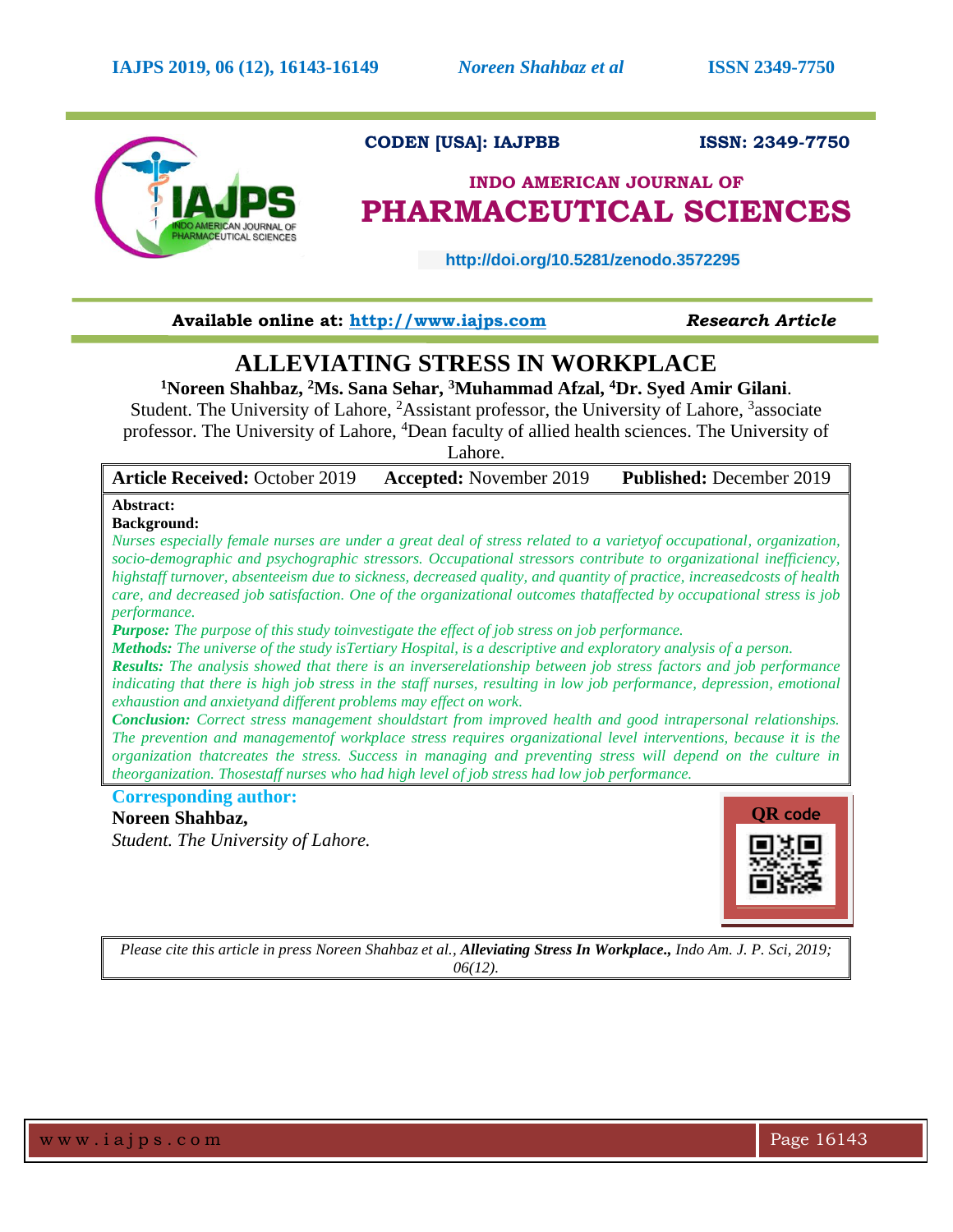#### **INTRODUCTION: 1.1aCASE SCENARIO INCIDENT:**

Ms X was a new joiner and started her job as a staff nurse in private hospital. It was first experience of her job and she was very confused and in stress related to organizational, occupational, sociodemographic and psychographic factors in hospital. As well as three nurses also with her and they were all new joiner in this hospital. After passing some time their ward manger called in her office and introduces herself. They told her ward manager that they were very worried and in stress related to inter personal conflicts, death and dying and no experience in any work place, overload working time and duty works, surrounding by annoyed employees, lacking time for scheduling, and absenteeism of coworkers.

Ward manager was very cooperative and she encouraged them and builds up a good relationship with effective communication. She told them how to deal with stress and cope them. She provided them friendly policies reduce the stress such as provide adequate opportunities for breaks and meals and provide adequate time for important function of the organization. She told some strategies that are directed at actuality able tominimize and change stressful environment.

### **Stress related to:**

- 1. Occupational
- 2. Organizational
- 3. Socio-demographic
- 4. Psychographic

| <b>Occupational Factors</b>                                                                                                                                                                                         | <b>Organizational Factors</b>                                                      | Socio-demographic                                                                               | Psychographic                                                                                                           |
|---------------------------------------------------------------------------------------------------------------------------------------------------------------------------------------------------------------------|------------------------------------------------------------------------------------|-------------------------------------------------------------------------------------------------|-------------------------------------------------------------------------------------------------------------------------|
|                                                                                                                                                                                                                     |                                                                                    | <b>Factors</b>                                                                                  | <b>Factors</b>                                                                                                          |
| Workload, high demands for<br>work, tension relationship<br>between nurse and doctor,<br>insufficient personnel and lack<br>of resources, conflict between<br>staff and intergroup, and<br>uncertainty of position. | Administration and<br>management, lack of<br>concern, poor<br>relationship support | <b>Gender Variances</b><br>(female/male),<br>Age Variances,<br>knowledge Role<br>and experience | Moral tolerance, burden<br>of conscience life and<br>mortality, family<br>members and patients<br>who are uncooperative |

#### **Organizational factors:**

Nursing management has shown that the stress, management and organizational obligations are another significant source of stress among nurses in the development process.Organizationalvariables includestaff nurses, supervisors, and headnurses. Poor management may leads to misunderstanding of position, shortage of resources such as scarcity of personnel which causes workload, tension, and division between nurses which impact patient care and decision making.

#### **Occupational factors:**

Occupational factors play an important role in the development of nurses ' stress process. Work demands, nurse-physician working interactions, insufficient personnel and lack of resources, interpersonal / intergroup tension and position

uncertainty are the workplace factors that cause stress.

#### **Factors related Socio demographic:**

Stress-related socio-demographic elements including age and gender. More than males, females have encountered stress and stress has also been recorded among younger nurses than once. In addition, experiencing the stress level among newly graduated nurses is increasing.

#### **Psychographic Factors:**

Psychographic factors are correlated with stress levels among nurses, these stressors are the passive pressure of dealing with death and dying, lack of selfconfidence, dealing with no cooperative patients/ clients, family members etc.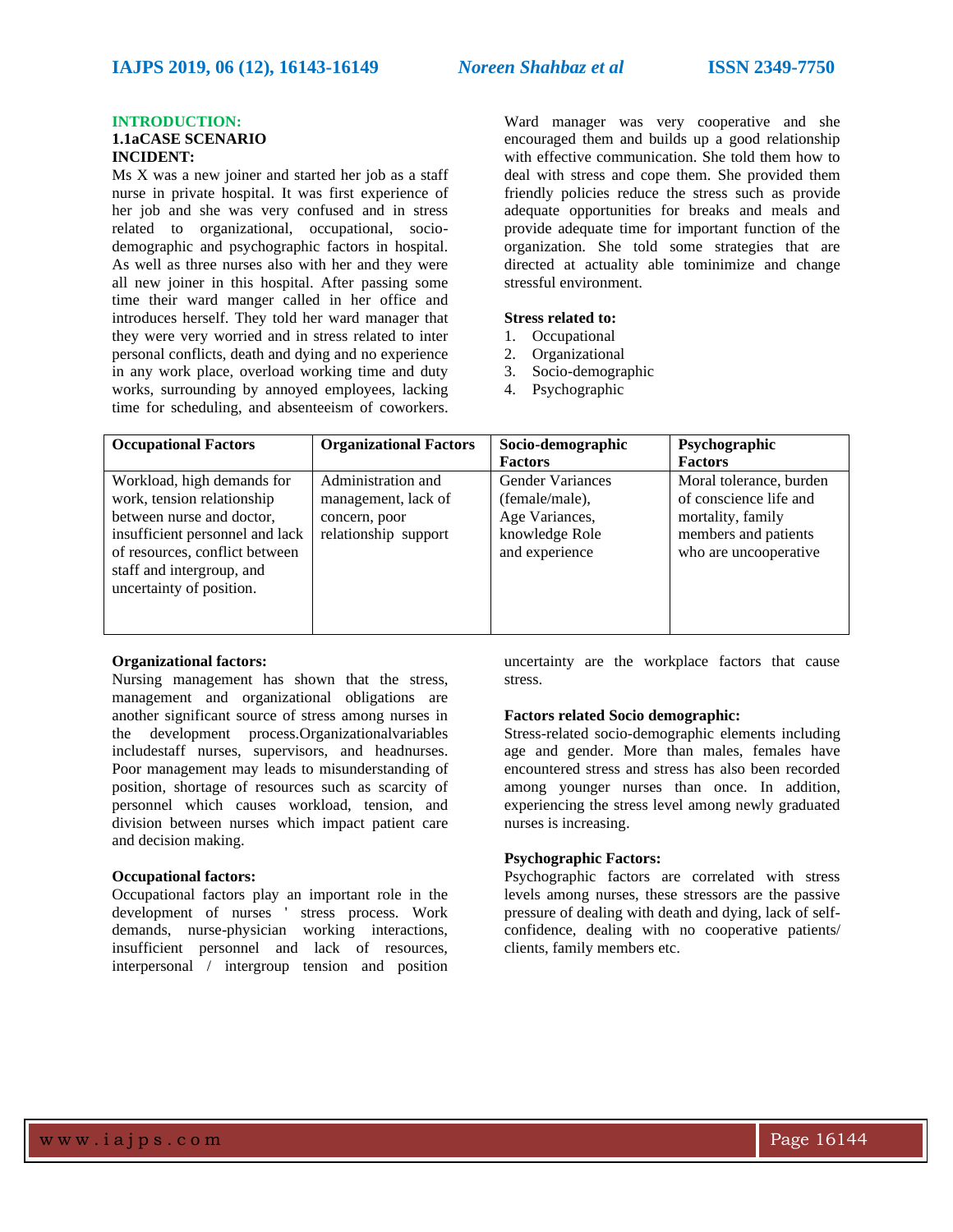

# **A Theoretical Model of the Stress Process**

#### **1.1b Problem solving strategies:**

The ward manager adapted to some strategies to respond to certain approaches to minimise the effect of stress between nurses. Since organizational strategies can reduce stress and cope with stress level.

Provide suitable working conditions and climate for establishing specific professional responsibilities, such as creating a good atmosphere.

Managing role means having effective communication and discussion between healthcare employees and patients in particular and offering a positive re-evaluation.

Provide guidance that is necessary to be present in stressful situations as nurses at certain times feel they want to be ' seen ' or ' heard ' that helps to decrease feelings of undervaluing.

Provide them relief stressors environment/ Provide friendly environment.

She built a work environment that was welcoming. Working in a relaxed and well-organized atmosphere thus estimate perceived levels of trust, encouragement, incentives and better communication among the organization employees and clients.

Give support and encourage them. Consequently, social support can decrease the stress level. Stress management is linked to the need for social support in which includes friends, family members, and colleagues. Nurses who receive social reinforcement from various sources (e.g. parents, family, and colleagues) are more likely to be able to balance their demands for stress and work.

She also implemented supporting policies such as resolution to facilitate wellorganized coordination and to establish reliable nursing services.

#### **MANAGEMENT PROCESS:**

**a. Organizational stress management theory** 

**b. Transactional model of stress and coping**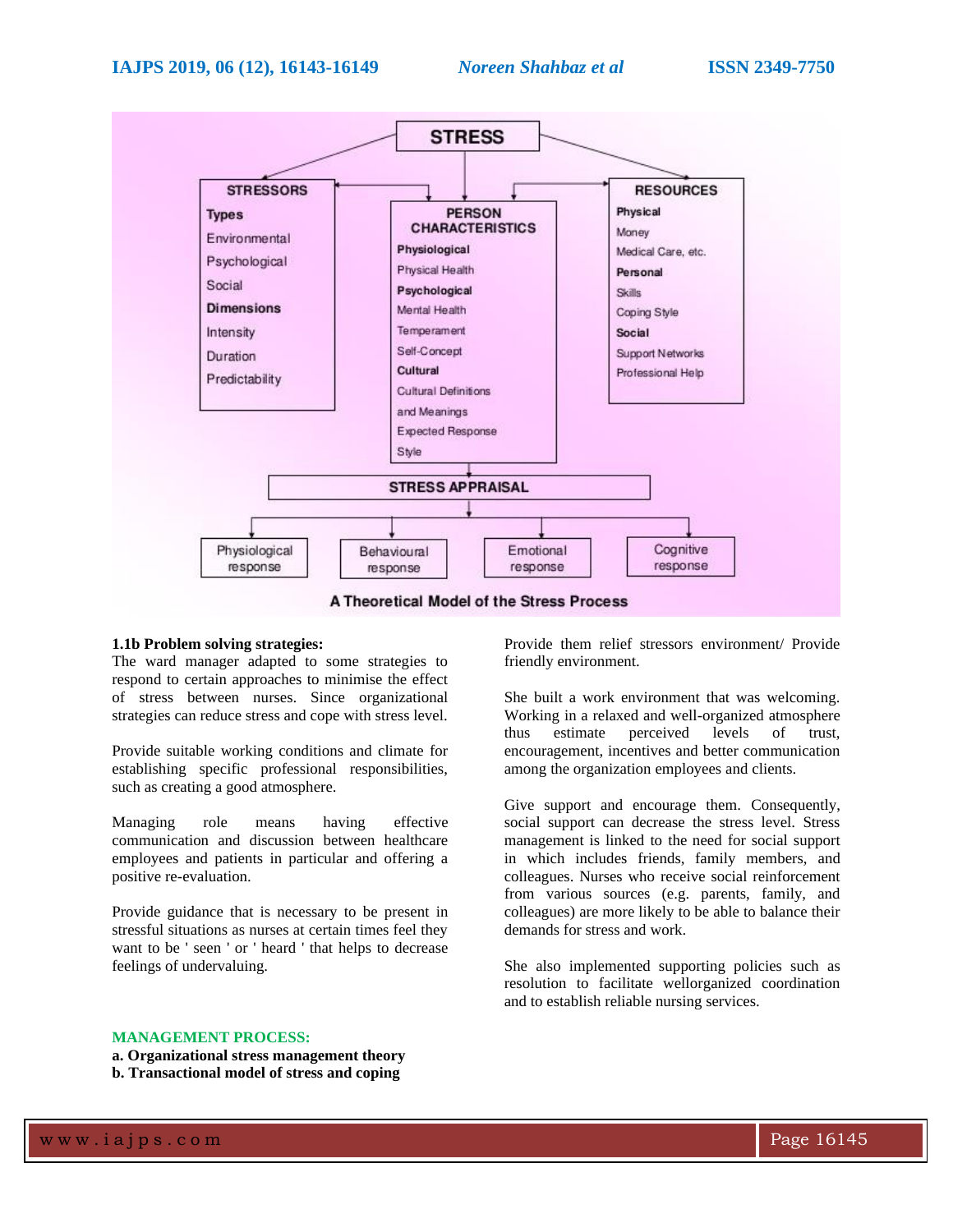### **A. ORGANIZATIONAL STRESS MANAGEMENT THEORY (MODERN MANAGEMENT THEORY)**

| <b>Organizational Methods (Modern management theory)</b>                    |  |
|-----------------------------------------------------------------------------|--|
| Communication and social support can reduce stress as well.                 |  |
| Open up and down channels of communication.                                 |  |
| Open communication eliminates distrust and speculation.                     |  |
| Team building allows workers to create support networks between themselves. |  |
| Employee supportive strategies reduce stress such as:                       |  |
| Providing satisfactory opportunities for meal.                              |  |
| Provide sufficient time for the organization's important function           |  |

#### **B. TRANSACTIONAL MODEL OF STRESS AND COPING**

| Concept                            | <b>Definition</b>                                                                                                                                                                                            | <b>Application</b>                                                                                                                                                                                                            |
|------------------------------------|--------------------------------------------------------------------------------------------------------------------------------------------------------------------------------------------------------------|-------------------------------------------------------------------------------------------------------------------------------------------------------------------------------------------------------------------------------|
| Primary Appraisal                  | Assessment of the importance of a<br>stressor, a condition that threatens or<br>challenges                                                                                                                   | Understanding the incident as a risk<br>may cause anxiety and discomfort.                                                                                                                                                     |
| Secondary Appraisal                | Assessment in handling the stressor<br>and the assets of a person                                                                                                                                            | Understanding the willingness of the<br>individual to make changes to the<br>situation, control the emotional<br>experience of the person and/or<br>actively deal with it can contribute<br>to positive coping and adaptation |
| Coping efforts                     | Clear methods for mediating<br>primary and secondary assessments<br>(appraisals)                                                                                                                             |                                                                                                                                                                                                                               |
| Problem Management                 | Strategies and preparations for<br>improving the stressful event                                                                                                                                             | Effective handling, problem solving,<br>and looking for useful information.                                                                                                                                                   |
| <b>Emotional Regulation</b>        | Strategies or strategies to change the<br>way people think and feel about a<br>stressful event                                                                                                               | It is possible to apply free<br>expression to strong emotions,<br>actions, indifference, rejection, or<br>finding social support.                                                                                             |
| Managing-based coping              | Coping to actions involving good<br>feelings and emotions that in effect<br>help the cycle of coping physically<br>and mentally by giving the<br>opportunity to represent the issue in<br>various appraisals | Positive reappraisal, positive<br>incidents, reconsideration of plans<br>for change                                                                                                                                           |
| Outcomes of coping<br>(adaptation) | Emotionally well-being, positive<br>attitude, good actions                                                                                                                                                   | The short- and long-term effects of<br>coping strategies can be changed<br>positively as well as negatively.                                                                                                                  |
| Dispositional coping styles        | Through forms of behaving that may<br>influence the physical and emotional<br>reaction of a person to the stressor.                                                                                          |                                                                                                                                                                                                                               |
| Information seeking                | Attentional style that are attentive<br>(monitoring) and those that are<br>related to evasion (blunting)                                                                                                     | Monitoring can increase anxiety and<br>vigilance; effective coping could<br>also be collected. Blunting may raise<br>concerns but may also reduce<br>obligation and responsibilities.                                         |
| Optimism                           | Brings positive outcomes and<br>performance standards                                                                                                                                                        | Optimists can report less symptoms<br>or rapid disease recovery.                                                                                                                                                              |

(Adapted from Glanz& Schwartz, 2015. health behavior and health education. Theory,Research, and Practice)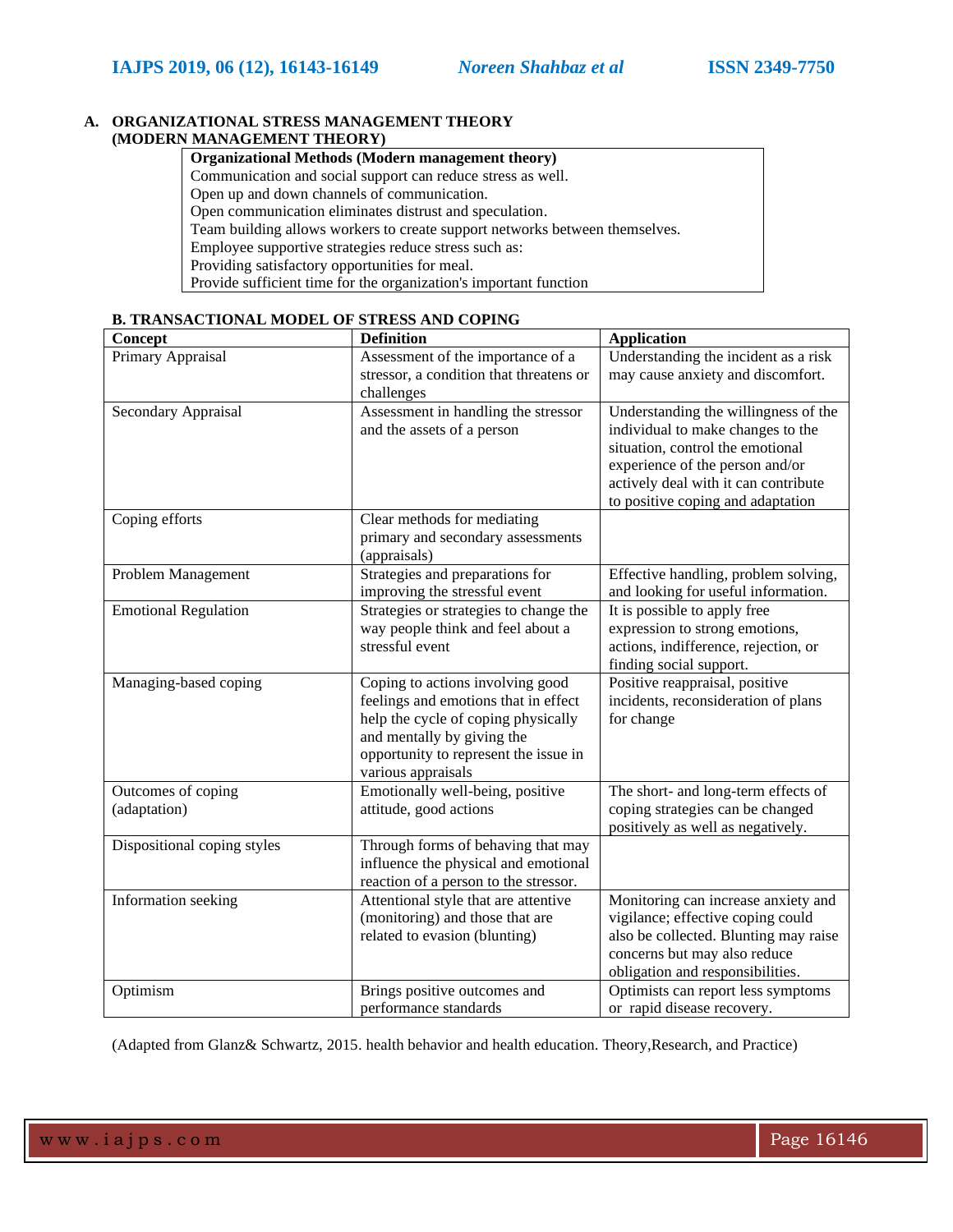**A.**

# FIGURE 10.1. DIAGRAM OF TRANSACTIONAL MODEL OF STRESS AND



## COPING.

**(Modern management theory evaluation)**

## **THEORETICAL FRAMEWORK:**

Transactional Stress Model is the framework of

managing and coping with stress events to determine stressful situations. The Transactional Model is a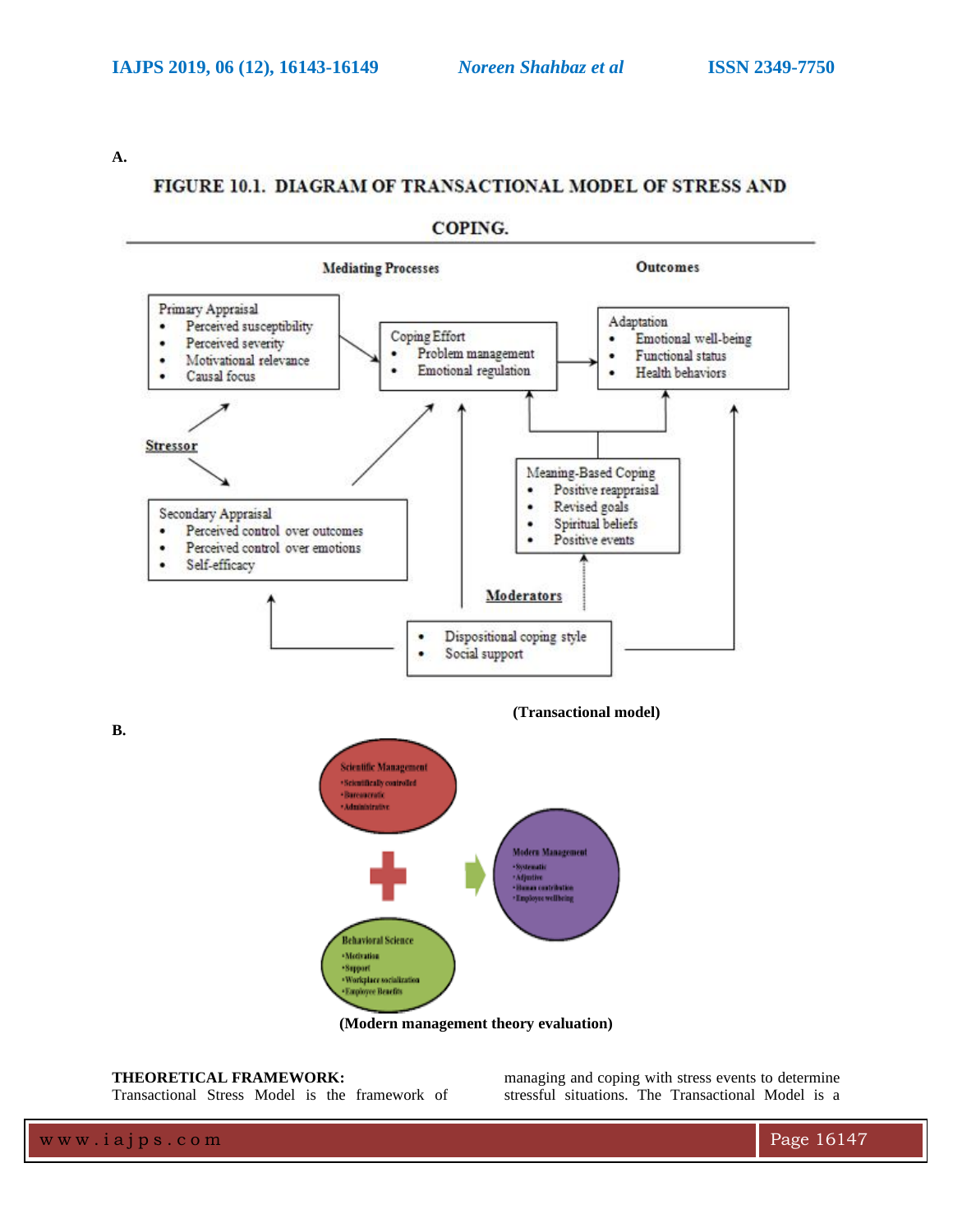method that provides an overview of stress and how to usage coping strategies to promote health education, health elevation and prevention from disease. In fact, recognizing this stress and stress coping concept is important to designing effective approaches and solutions for staff nurses and health care providers to improve functioning and support physiological, and emotional well-being. This theory concept is one of the greatest effective methods for mental stress and stress coping.

Another study reflected stress to be transactional miracleamong the personand the environment. The concept of this theory is to describe the process of an adult which involves behavioral tests and responses to coping. Evaluations may be percipient and impercipient, or subjective, spatial, and variables may influence them. Coping is the physiological as well aspsychological effort to make problem more comfortable and controllable.

According to this Transactional Mode,assessments are classified into Primary and Secondary, where a person faces a stressful situation, is called upon to evaluate risks, hazards or difficulties (Primary Assessment) and is able to switch and improve that situation and switch negative emotional reactions (Secondary Assessment).

In turn, this theory reveals nurses ' causes of workplace stress and they use coping strategies to handle multiple (external or internal) stressors-related demands.

## **DISCUSSION:**

#### **(Cause and effects)**

Some results revealed that the main causes why nurses have high level of stress accompanied by institutional reasons are occupational factors. Therefore, job exhaustion was the most common of all workplace stressors experienced by most nurses (Mazzella Ebstein.,2019).

Research found that job requirements / overload work were the biggest factors of psychological and physical health resulting in depression, emotional exhaustion and anxiety amongst nurses in specialty nursing practices (Gomes et al., 2016).

The work environment plays an important role in the stress experiences of the participants. In general, workload and nurses shortages, psychological pressures, lack of social care, language barriers and as well as lack of respect on the part of patients and family fellows and cultural differences have been established as causes of work related stress that

support the theory (stresses arising from experiences between persons and workplace).A stressor has been viewed as any activity, circumstance or entity that an individual can encounter in atmosphere requiring change and adaptation. Moreover model offered a framework for understanding the stressors of nurses. (Wazqar et al.,2017).

In additionalresearch study done by Bardehetal. (**[2016](https://onlinelibrary.wiley.com/doi/full/10.1002/nop2.192#nop2192-bib-0006)**), explore that weak relationships with colleagues are the greatest source of work stress among nurses. It could due to differences in healthcare systems, facilities styles (public versus private).Nonetheless, researchers suggested that nurses with a larger workload and shortage of nursing staff are vulnerable to negative results, including greater levels of stress and anxiety.

Nwozichi and Ojewole (**[2015](https://onlinelibrary.wiley.com/doi/full/10.1002/nop2.192#nop2192-bib-0028)**) also showed thatSupport from healthcare system and nursing management can act as bridge to minimize work stress and maintain nurses ' safety. Another studies also focused specifically on work stress due to lack of social support between nurses.

#### **CONCLUSION:**

Nursing management has shown that the stress, management and organizational obligations are another significant source of stress among nurses in the development process. Correct stress management should start from improved health and good intrapersonal relationships. The prevention and management of workplace stress requires organizational level interventions, because it is the organization that creates the stress. Such as some stress management strategies to respond to certain approaches to minimize the effect of stress between nurses. Since organizational strategies can reduce stress and cope with stress level. Success in managing and preventing stress will depend on the culture in the organization. Those staff nurses who had high level of job stress had low job performance.

#### **REFERENCES:**

Gomes, A. R., Faria, S., & Lopes, H. (2016). Stress and psychological health: Testing the mediating role of cognitive appraisal. *Western journal of nursing research*, *38*(11), 1448-1468.

Wazqar, D. Y., Kerr, M., Regan, S., & Orchard, C. (2017). Relationships between job strain, coping strategies and work performance among oncology nurses working in Saudi oncology care settings. *IOSR Journal of Nursing and Health Science (IOSR‐JNHS)*, *6*(5), 8-16.

Karanikola, M. N., Giannakopoulou, M., Kalafati, M., Kaite, C. P., Patiraki, E., Mpouzika, M., ...&